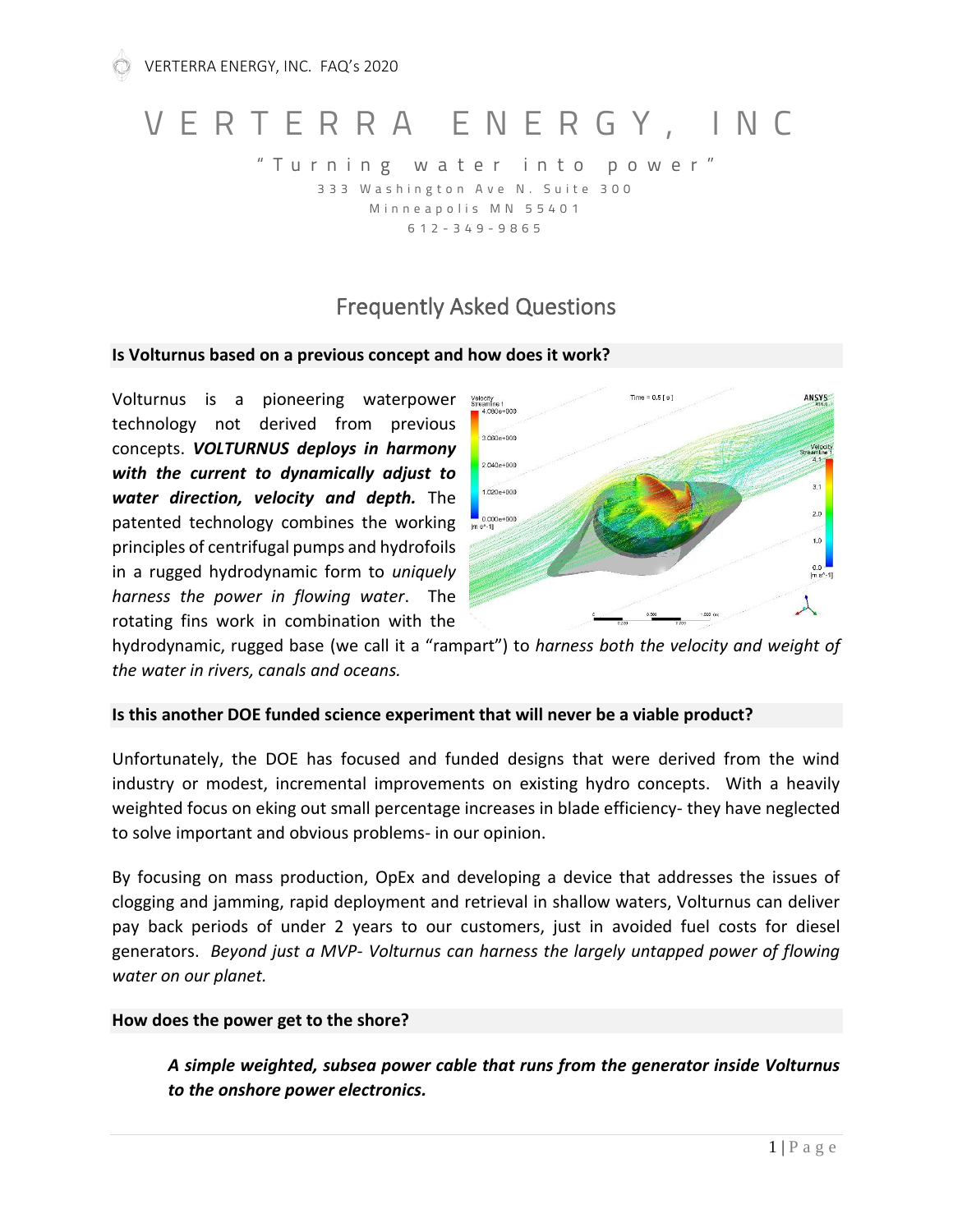#### **How is Volturnus anchored?**

*There are 3 interchangeable anchoring systems, depending on site conditions- drawing from the oil & gas industry's centuries worth of experience of operating in water.*

- Piling (shown), for muddy rivers
- Gravity anchor, for rocky rivers
- Tether, for canals where the walls and lining cannot be altered



#### **What is it made of?**

#### *Volturnus is an exoskeleton and can be mass manufactured just like a composite boat hull.*

- **BASF** can mass produce Volturnus with **100% recyclable plastics**, *including some recycled recovered ocean plastics.*
- FPR Fiber Reinforced Plastic (FRP) mass produced and replaceable parts.

#### **Who are the customers?**

*Verterra has secured a collaborative contract with the US Army Corps of Engineers to deploy Volturnus on military bases as part of an advanced microgrid project. We are also exploring projects and strategic partnerships with large industrials; where the zero-emission, baseload power that Volturnus produces can enhance the economics of current energy assets and sites.*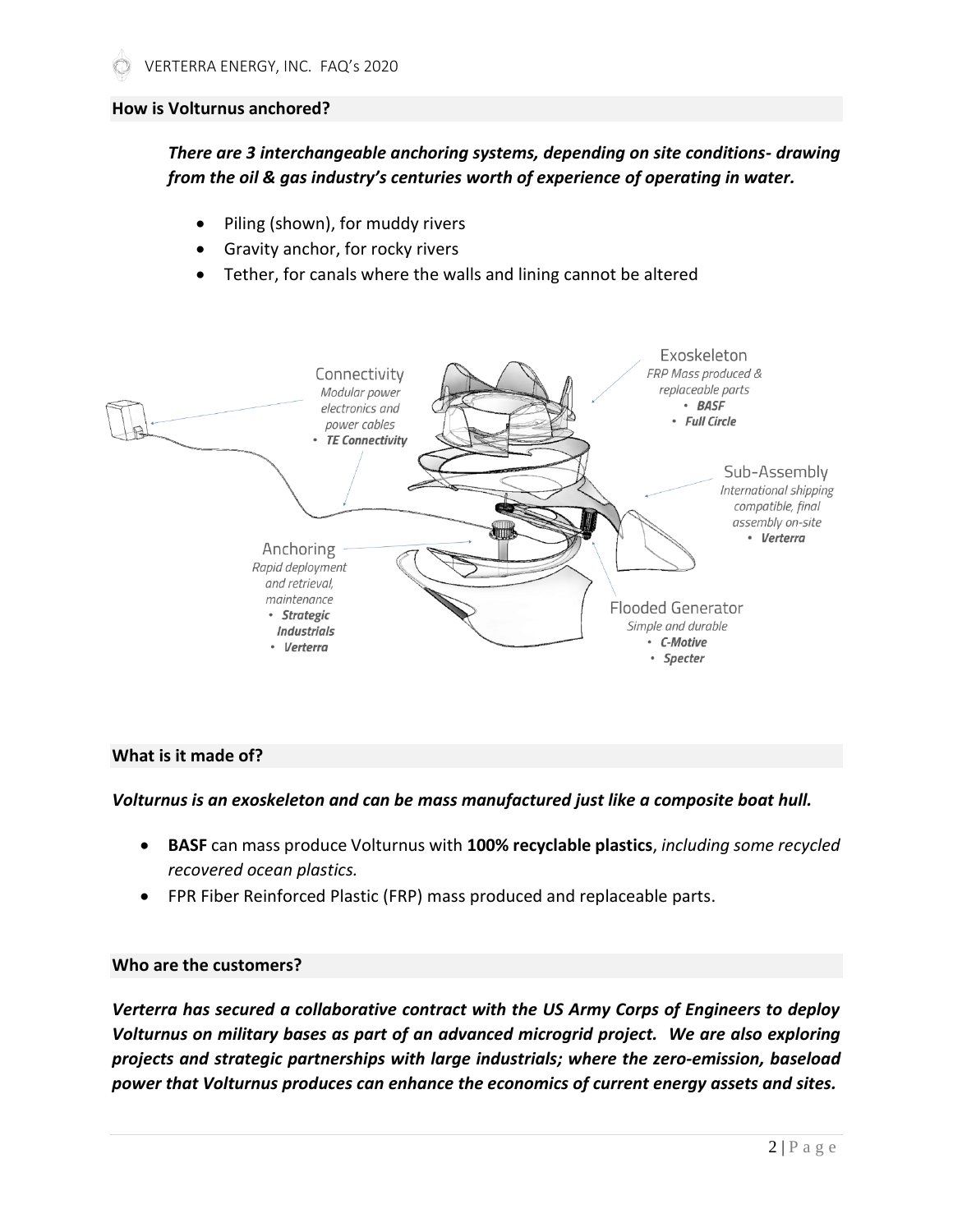- US Army Corps of Engineers- *regulator & largest renewable energy entity in the country*
- Department of Defense- *real need for power resiliency and security*
- Fortune 500s including BASF

#### **Fragmented markets are often hard to address**

## *We are targeting projects that already have infrastructure in place that we can "plug" into. The US Military and Fortune 500s in the US around the world are ideal partners because they own and operate their sites.*

- Global diesel generator market is projected to reach \$21.37 billion by 2022. Of that, the U.S. market alone is projected to be \$3 billion in 2024*.*
- Global microgrid market is projected to grow at a 23% CAGR to reach \$38 billion by 2026.

<https://www.gminsights.com/industry-analysis/microgrid-market>

#### **Small hydro units are expensive and have poor LCOE**

### *It's true that over the past decade, companies have tried to deploy wind derived designs in water, with little success. The use of exotic and expensive materials and units that were too big to mass produce led to high cost projects that were never economically viable.*

- Volturnus is mass manufactured using inexpensive materials
- Direct deployment- no on-site construction or altering of the natural environment
- Unique design exploits hydrodynamic forces

#### **Volturnus is too small and isn't a utility scale solution**

Just like solar panels, Volturnus can be deployed in arrays to scale on-site. When deployed throughout regions in distributed, decentralized projects, they can provide 100s of MW capacity cumulatively. *Current interest from Global Energy Industrials for large site projects.*

• *Demand for 50-250 kW per site in microgrids and villages- that can be deployed thought whole regions in 100s of locations- means we don't have to be a big utility player right away to be successful.*

#### **What's the technology risk?**

Unlike many competitors in this space, Volturnus is *purpose designed* for water and has *solved the 3 big problems in this space:*

- 1. New concept that is highly resistant to clogging & jamming from debris
- 2. Low Profile- which enables a much greater site viability
- 3. LCOE- Mass production and arrayed deployment; no onsite construction